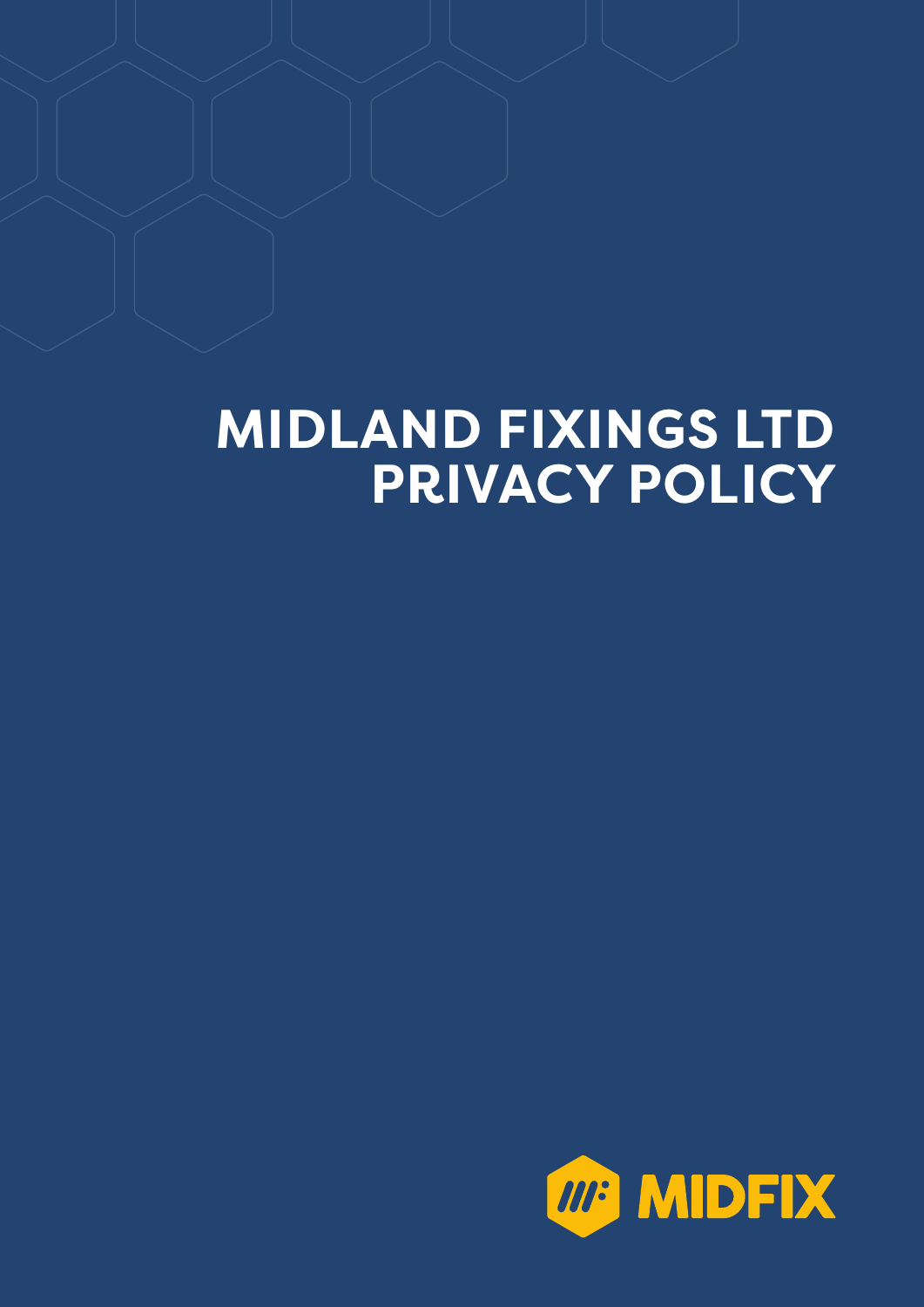

#### **STATEMENT OF INTENT**

This privacy policy sets out how Midland Fixings Ltd uses and protects any information that you provide when using this website. The policy sets out the different areas where user privacy is concerned and outlines the obligations & requirements of the users, the website and website owners. This website complies with General Data Protection Regulation (GDPR) and requirements for user privacy.

Midland Fixings Ltd is committed to ensuring that your privacy is protected. Should we ask you to provide certain information by which you can be identified when using this website, you can be assured that it will only be used in accordance with this privacy statement.

#### **The information we collect**

We collect information about you when you complete a contact form, a credit account application form or place an order for products or services. Website usage information is collected using cookies (see definition below).

This information may include:

1. name and job title

2. contact information including email address and phone number

3. demographic information such as postcode, preferences and interests in relation to our products and services

#### **What we do with this information**

1. We collect information about you to process your order, manage your account and, if you agree, to email you about other products and services we think may be of interest to you.

2. We use your information collected from the website to personalise your repeat visits to our website.

3. Midland Fixings Ltd will not share your information for marketing purposes with other companies.

4. In processing your order, we may send your details to, and also use information from credit reference agencies and fraud prevention agencies.

5. To ensure your products reach you on time we may share your details with third party couriers.

#### **Marketing**

MIDFIX will send you marketing communications on services, products and offers by email but we do not do so without your consent. These email campaigns may contain tracking software within the actual email. Your activity is tracked and stored in a database for future analysis and evaluation. Such tracked activity may include the opening of emails, forwarding of emails, the clicking of links within the email content, times, dates and frequency of activity [this is not a comprehensive list]. This information is used to refine future emails and to supply you with more relevant content based around your activity.

All marketing emails are sent with an un-subscribe feature, this process is detailed at the footer of each email campaign. If you do not wish to receive any further marketing communications from us please email us stating that you wish to opt-out of receiving further emails with your full name and company details.

#### **Access to your information and correction**

You have the right to request a copy of the information that we hold about you. If you would like a copy of some or all of your personal information, please email or write to MIDFIX, The Parrs, Lilac Grove, Beeston, Nottingham, NG9 1PJ, England. If any of the information that you have provided to us changes, for example if you change your email address or name, please email us with these changes.

#### **Cookies**

This website uses cookies to better the user's experience whilst browsing. Where applicable a cookie control system allows the user on their first visit to accept or decline the use of cookies on their computer / device. This complies with recent legislation requirements for websites to obtain explicit consent from the user before leaving behind or reading files such as cookies on their computer / device.

Cookies are small files saved to the user's computer's hard drive that track, save and store information about the user's interactions and usage of the website. This allows the website, through its server to provide the users with a tailored experience within this website. Users are advised that if they wish to deny the use and saving of cookies from this website on to their computer's hard drive they should take necessary steps within their web browsers security settings to block all cookies from this website and its external serving vendors.

This website uses tracking software to monitor its visitors to better understand how they use it. This software is provided by Google Analytics which uses cookies to track visitor usage. The software will save a cookie to your computer's hard drive in order to track and monitor your engagement and usage of the website but will not store, save or collect personal information. You can read Google's privacy policy here for further information https://www.google.com/privacy.html.

As a customer of HubSpot (HubSpot is an American developer and marketer of software products for inbound marketing, sales, and customer service) we will collate and store data submitted to us when you complete any customer form on midfix.co.uk. For further



**Midland Fixings Ltd** The Parrs, Lilac Grove, Beeston Nottingham NG9 1PJ

**Call** 0115 922 1585 **Email** sales@midfix.co.uk **Visit** www.midfix.co.uk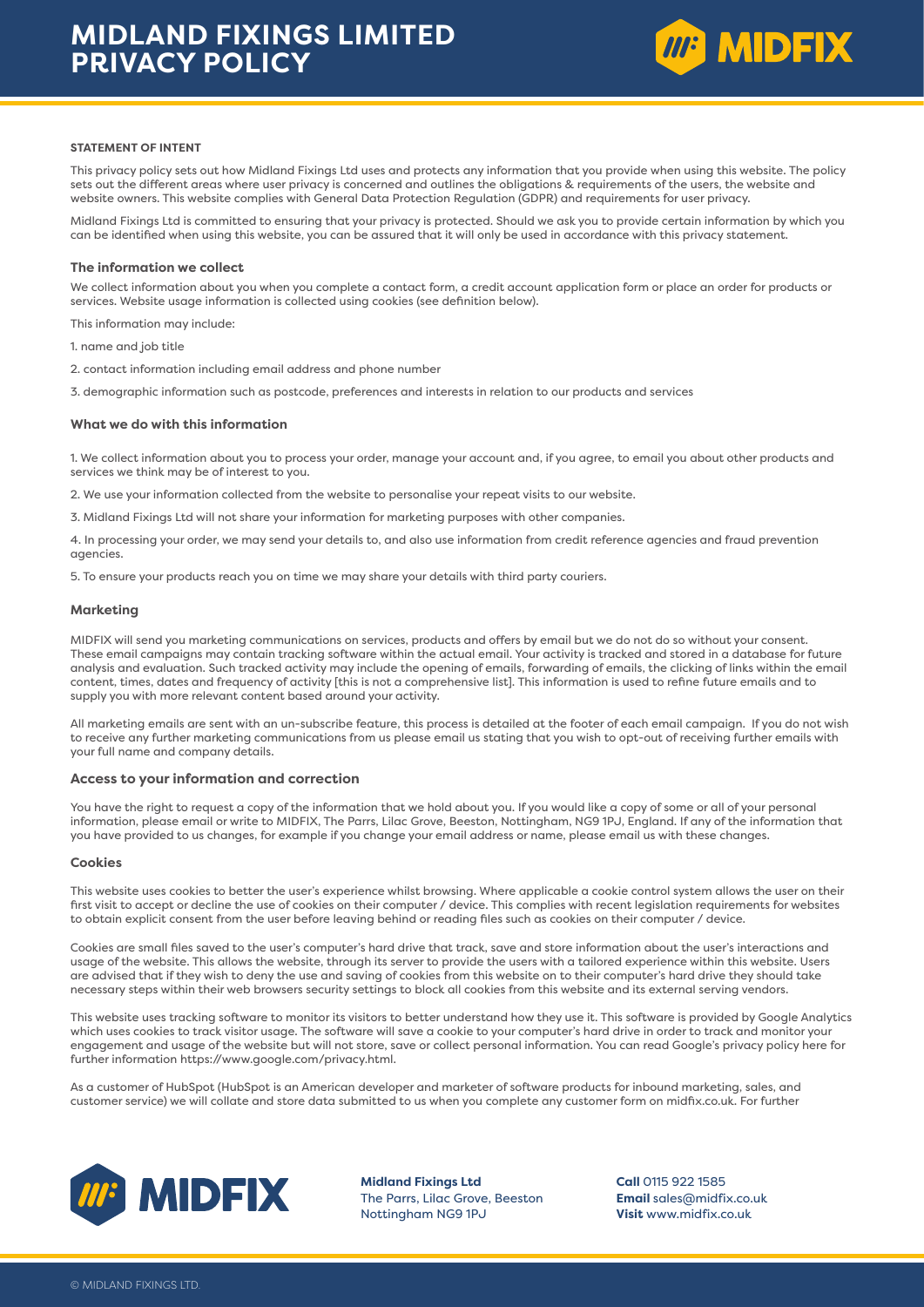

information on HubSpot Customer Terms of Service please visit https://legal.hubspot.com/terms-of-service.

This website also uses a live chat feature, this software is provided by HubSpot. The software will save a cookie to your computer's hard drive to track and monitor your engagement and usage of the website but will not store, save or collect personal information. HubSpot does not disclose any of this information. You can read HubSpot privacy policy here.

Other cookies may be stored to your computer's hard drive by external vendors when this website uses referral programs, sponsored links or adverts. Such cookies are used for conversion and referral tracking and typically expire after 30 days, though some may take longer. No personal information is stored, saved or collected. For more information about cookies please visit www.allaboutcookies.org**.**

#### **IP Addresses**

We may collect information about your computer, including where available your IP address, operating system and browser type, for system administration. We do not record or share the IP address of any of our visitors, this is statistical data about your browsing actions and patterns in relation to our website.

#### **Other websites**

Our website contains links to other websites. This privacy policy only applies to this website so when you link to other websites you should read their own privacy policies.

#### **Social Media Platforms**

Communication, engagement and actions taken through external social media platforms that MIDFIX participate with are custom to the terms and conditions as well as the privacy policies held with each social media platform respectively.

We advise you use social media platforms wisely and communicate/engage on them with due care and caution in regard to your own privacy and personal details. MIDFIX will never ask for personal or sensitive information through social media platforms and encourage users wishing to discuss sensitive details to contact them through primary communication channels such as by telephone or email.

This website may use social sharing buttons that shares web content directly from web pages to the social media platform in question. Users are advised before using such social sharing buttons that they do so at their own discretion and note that the social media platform may track and save your request to share web page respectively through your social media platform account.

#### **Shortened Links in Social Media**

Some social media platforms shorten lengthy URLs [web addresses] (this is an example: http://bit.ly/zyVUBo). Users are advised to take caution and good judgment before clicking any shortened URLs published on social media platforms by MIDFIX. Despite the best efforts to ensure only genuine URLs are published, many social media platforms are prone to spam and hacking and therefore this website and it's owners cannot be held liable for any damages or implications caused by visiting any shortened links.

#### **Changes to our privacy policy**

We keep our privacy policy under regular review, this policy was last updated on 19th September 2019. We advise you occasionally check this page to ensure that you are happy with the changes.

#### **Contact**

Questions, comments and requests regarding this privacy policy are welcomed and should be addressed to marketing@midfix.co.uk.



**Midland Fixings Ltd** The Parrs, Lilac Grove, Beeston Nottingham NG9 1PJ

**Call** 0115 922 1585 **Email** sales@midfix.co.uk **Visit** www.midfix.co.uk